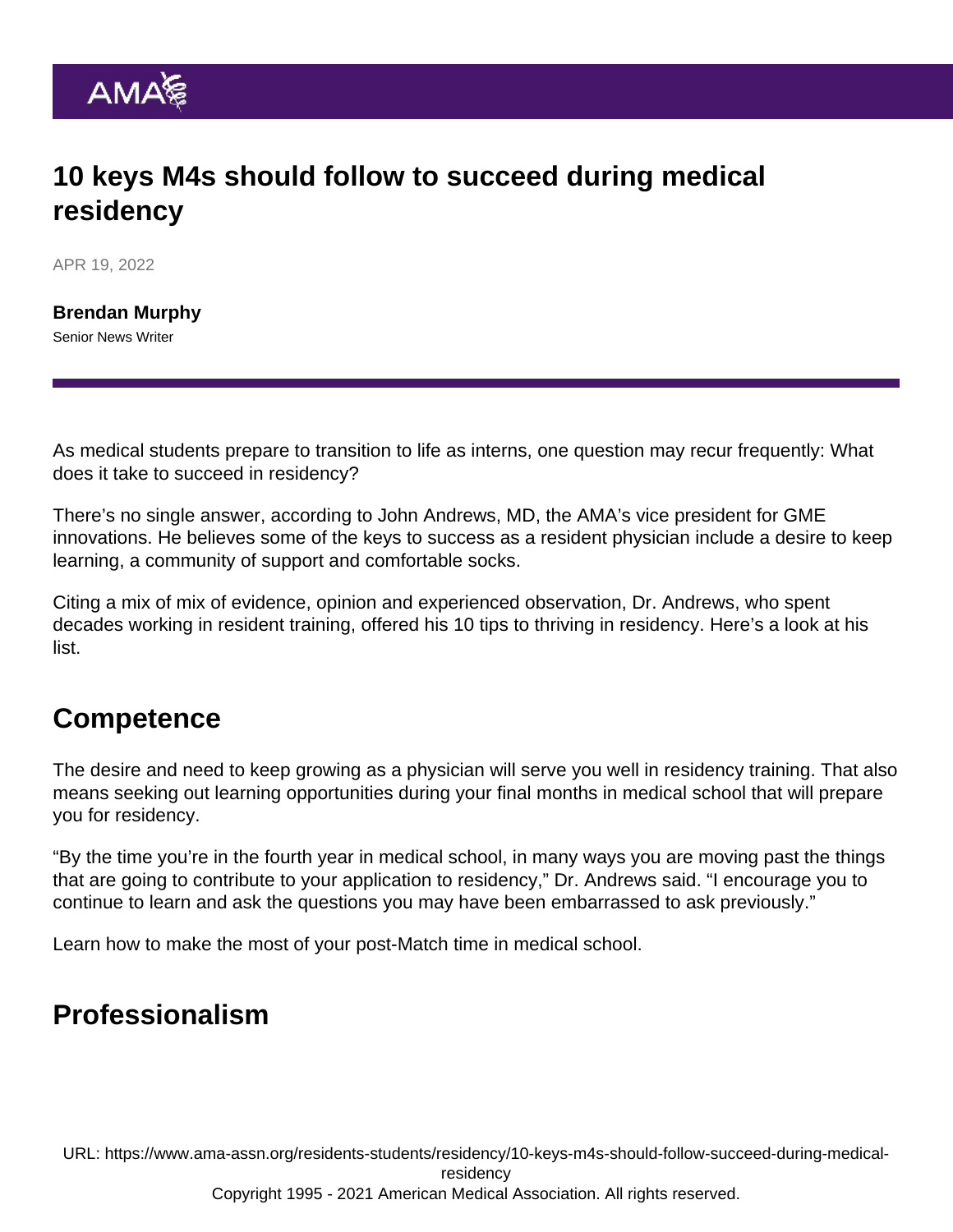Residency is a job. For some residents, it may be their first job in a professional setting.

"I've watched people struggle in the transition to residency from medical school as they confront the reality that whether or not they are there and attending to responsibilities matters," Andrews said. "When you join a residency program, you are joining a health care organization that has expectations of you."

Find out [the five skills residency program directors expect on day one](https://www.ama-assn.org/education/accelerating-change-medical-education/5-skills-residency-program-directors-expect-day-one).

#### **Motivation**

The path through medicine and medical school is one in which trainees strive for achievement. The measures of achievement change when you leave medical school.

"It's important to understand once you enter residency, the feedback about performance will be different, "Dr. Andrews said. "You don't get grades. You get feedback about what you did right, wrong, and areas you need to develop. You're doing this to become the best doctor you can be—not to get a good grade."

Launched in 2019, the [AMA Reimagining Residency initiative](https://www.ama-assn.org/education/accelerating-change-medical-education/ama-reimagining-residency-initiative) is transforming residency training to address the workplace needs of the current and future health care system.

#### Self-care

Dr. Andrews believes that you can't effectively serve others unless you are serving yourself. That includes proper diet, sleep hygiene and a regular exercise routine.

"In addition to physical health, maintaining balance with things like exercise and diet is going to aid your emotional health and it's going to protect against burnout," Dr. Andrews said.

Get the keys to [keeping your exercise regimen on track as resident physician.](https://www.ama-assn.org/residents-students/resident-student-health/get-your-exercise-regimen-track-resident-physician)

### Community connection

Going into residency, Dr. Andrews recommends that medical students have a plan for staying in touch with their support system. The connection to your community during residency will make you more satisfied with the job you do.

URL: [https://www.ama-assn.org/residents-students/residency/10-keys-m4s-should-follow-succeed-during-medical](https://www.ama-assn.org/residents-students/residency/10-keys-m4s-should-follow-succeed-during-medical-residency)[residency](https://www.ama-assn.org/residents-students/residency/10-keys-m4s-should-follow-succeed-during-medical-residency) Copyright 1995 - 2021 American Medical Association. All rights reserved.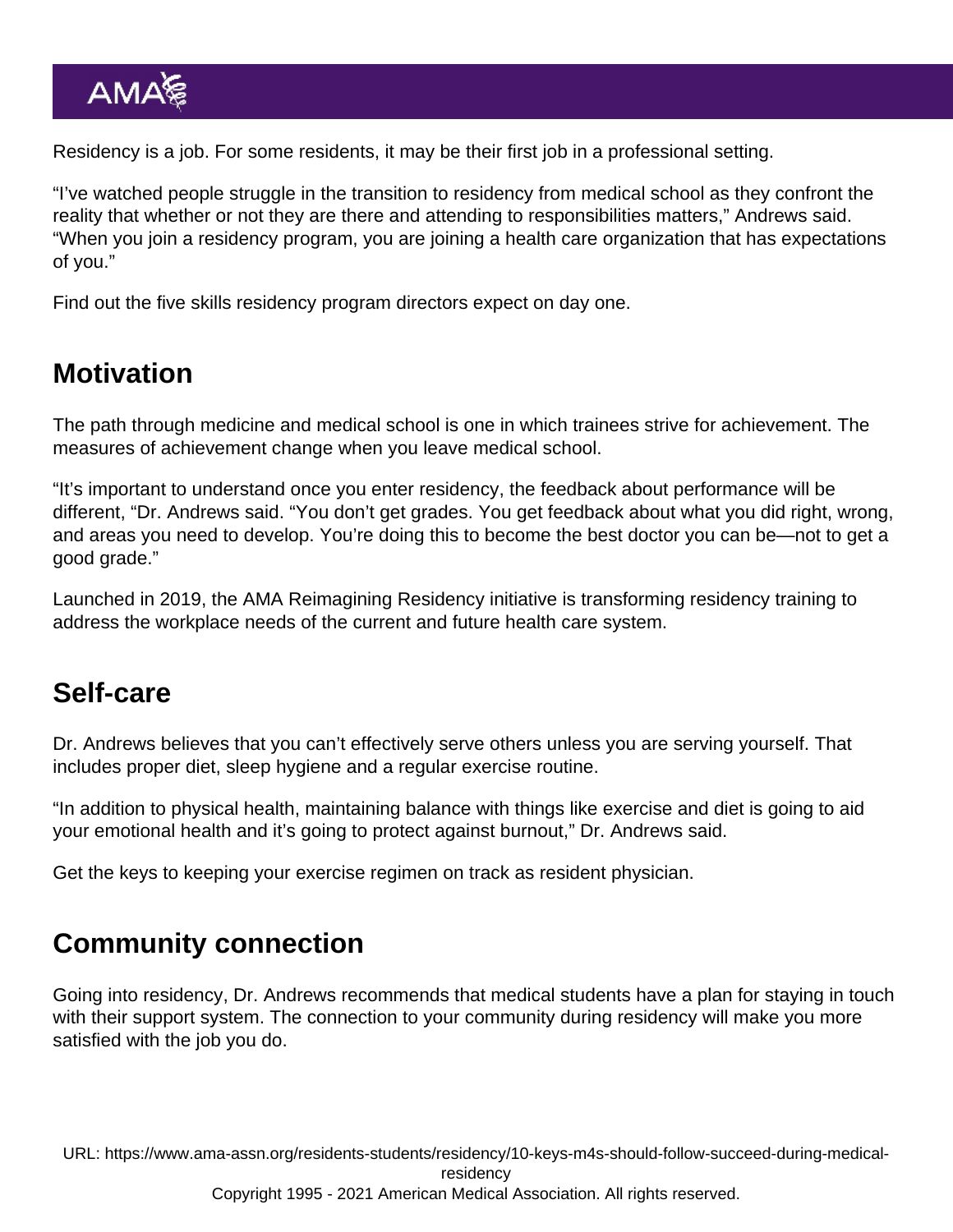"Think about your place in your community, and how it impacts your relationships with friends and family," he said. "Think about who knows you outside of work and how you can stay connected with them. You are more than your job and others know that about you."

## True collegiality

You want relationships in the workplace to be more than functional.

"The better you know your colleagues, the better you are going to work with them," Dr. Andrews said. This doesn't mean you have to be best friends with everyone you work with. But having connections with them will better support the work you are doing. Medicine is a team sport."

Find out what [six top doctors say you need to know during your residency](https://www.ama-assn.org/residents-students/residency/6-top-doctors-reveal-what-you-need-know-during-your-residency).

## Life outside residency

This is another aspect of health and well-being. Sometimes you need a reminder of what you enjoy and are good at outside of work. This could be playing in a sports league or practicing an instrument.

"It's important to identify the things that you love and how you are going to stay engaged with them during your residency training," Dr. Andrews said.

Learn why it's time to [dust off your "to read" pile to prevent resident burnout.](https://www.ama-assn.org/residents-students/resident-student-health/dust-your-read-pile-reading-reduces-resident-burnout)

# Sense of purpose

It's easy to lose sight of the reasons you are pursuing a career as a physician.

"Medicine isn't the only profession in the world," Dr. Andrews said. "You need to understand the broader context for what you are doing and—within that context—why you are doing it. Sometimes it's difficult to maintain a sense of that as you become focused on your moment-to-moment responsibilities. A sense of purpose complements the work you are doing." When you don't know, speak up. That's one of the great tips for [residents offered by this attending physician.](https://www.ama-assn.org/residents-students/residency/ask-attending-what-are-keys-success-resident)

# Mentoring

URL: [https://www.ama-assn.org/residents-students/residency/10-keys-m4s-should-follow-succeed-during-medical](https://www.ama-assn.org/residents-students/residency/10-keys-m4s-should-follow-succeed-during-medical-residency)[residency](https://www.ama-assn.org/residents-students/residency/10-keys-m4s-should-follow-succeed-during-medical-residency) Copyright 1995 - 2021 American Medical Association. All rights reserved.